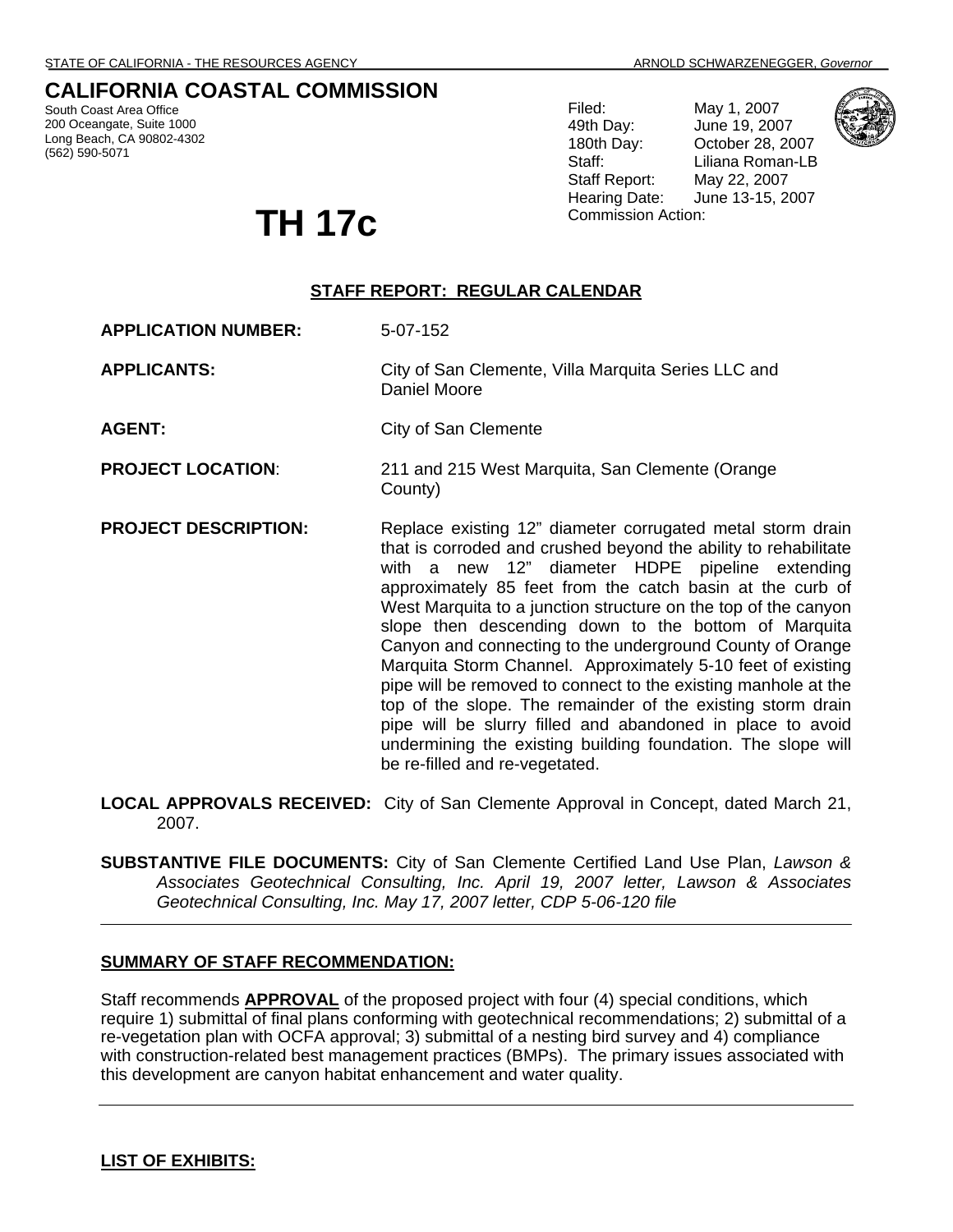#### *5-07-152 (City of San Clemente) Staff Report – Regular Calendar Page 2 of 19*

- 1. Location Map
- 2. Assessors Parcel Map
- 3. Coastal Canyon and Coastal Access Points Maps
- 4. Project Plans

## **STAFF RECOMMENDATION:**

## **MOTION:** *I move that the Commission approve Coastal Development Permit No. 5-07-152 pursuant to the staff recommendation.*

## **STAFF RECOMMENDATION OF APPROVAL:**

Staff recommends a **YES** vote. Passage of this motion will result in approval of the permit as conditioned and adoption of the following resolution and findings. The motion passes only by affirmative vote of a majority of the Commissioners present.

## **RESOLUTION TO APPROVE THE PERMIT:**

The Commission hereby approves a coastal development permit for the proposed development and adopts the findings set forth below on grounds that the development as conditioned will be in conformity with the policies of Chapter 3 of the Coastal Act and will not prejudice the ability of the local government having jurisdiction over the area to prepare a Local Coastal Program conforming to the provisions of Chapter 3. Approval of the permit complies with the California Environmental Quality Act because either 1) feasible mitigation measures and/or alternatives have been incorporated to substantially lessen any significant adverse effects of the development on the environment, or 2) there are no further feasible mitigation measures or alternatives that would substantially lessen any significant adverse impacts of the development on the environment.

## **II. STANDARD CONDITIONS:**

- 1. Notice of Receipt and Acknowledgment. The permit is not valid and development shall not commence until a copy of the permit, signed by the permittee or authorized agent, acknowledging receipt of the permit and acceptance of the terms and conditions, is returned to the Commission office.
- 2. Expiration. If development has not commenced, the permit will expire two years from the date this permit is reported to the Commission. Development shall be pursued in a diligent manner and completed in a reasonable period of time. Application for extension of the permit must be made prior to the expiration date.
- 3. Interpretation. Any questions of intent or interpretation of any condition will be resolved by the Executive Director or the Commission.
- 4. Assignment. The permit may be assigned to any qualified person, provided assignee files with the Commission an affidavit accepting all terms and conditions of the permit.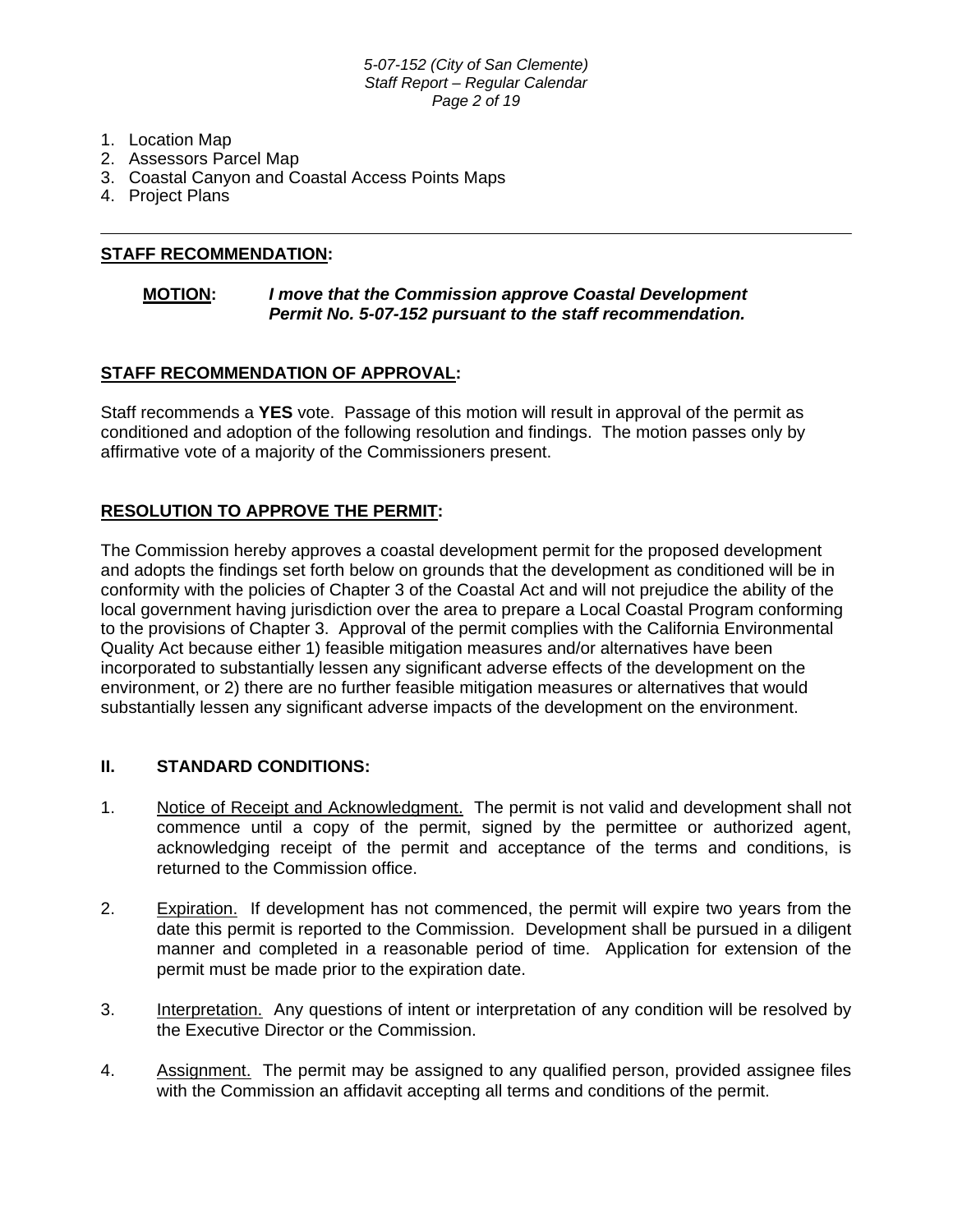#### *5-07-152 (City of San Clemente) Staff Report – Regular Calendar Page 3 of 19*

5. Terms and Conditions Run with the Land. These terms and conditions shall be perpetual, and it is the intention of the Commission and the permittee to bind all future owners and possessors of the subject property to the terms and conditions.

## **III. SPECIAL CONDITIONS**

## 1. Final Design and Construction Plans Conforming to Geotechnical Recommendations

- A. All final design and construction plans, including but not limited to slope re-fill, shall be in substantial conformance with the preliminary plans and consistent with all recommendations from Lawson & Associates Geotechnical Consulting, Inc. in correspondence dated April 19, 2007 and May 17, 2007 approved by the Commission for the project site and supplementary recommendations from on-site qualified soil and geotechnical professionals that are within the scope of the written recommendations. WITHIN 30 DAYS OF PROJECT COMPLETION the applicant shall submit for the review and approval of the Executive Director final as-built plans which demonstrate that the final project is in substantial conformance with the preliminary plans.
- B. If during excavation and/or construction, the soil and geotechnical professional finds that work required for the canyon slope re-facing substantially deviates from the amount of work originally reported to the Commission in the preliminary plans, the proposed changes shall be reported to the Executive Director. No changes to the approved preliminary plans shall occur without a Commission amendment to this coastal development permit unless the Executive Director determines that no amendment is legally required.
- 2. Re-vegetation Plan
	- A. **PRIOR TO ISSUANCE OF THE COASTAL DEVELOPMENT PERMIT**, the applicant shall submit, in a form and content acceptable to the Executive Director, two (2) sets of a re-vegetation plan prepared by an appropriately licensed professional which demonstrates the following:
		- (a) All areas affected by construction activities not occupied by structural development shall be re-vegetated for habitat enhancement and erosion control purposes;
		- (b) No plant species listed as problematic and/or invasive by the California Native Plant Society, the California Exotic Pest Plant Council, or as may be identified from time to time by the State of California shall be employed or allowed to naturalize or persist on the site. No plant species listed as a 'noxious weed' by the State of California or the U.S. Federal Government shall be utilized within the property. Any existing landscaping/vegetation affected by construction activities that doesn't meet all of the requirements in this special condition shall be removed;
		- (c) Re-vegetated areas shall be planted and maintained for erosion control and native habitat enhancement purposes. To minimize the need for irrigation and minimize encroachment of non-native plant species into adjacent existing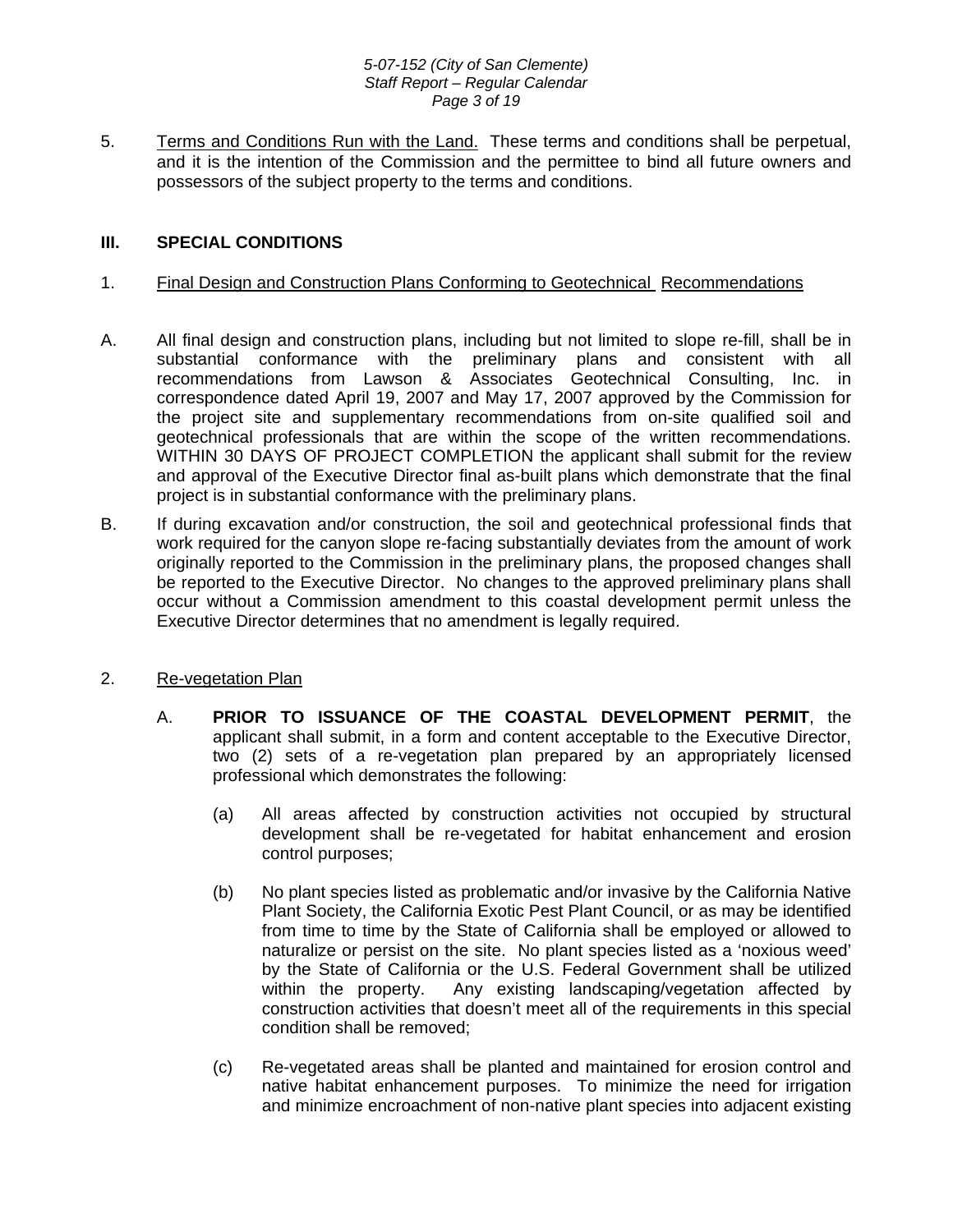### *5-07-152 (City of San Clemente) Staff Report – Regular Calendar Page 4 of 19*

native plant areas, all re-vegetation adjacent to and within the canyon shall consist of drought tolerant plants native to coastal Orange County and appropriate to the habitat type. Locally native stock shall be used where possible. Invasive, non-native plant species that tend to supplant native species shall not be used;

- (d) All planting will be completed within 60 days after completion of construction;
- (f) No permanent in-ground irrigation systems shall be installed in the canyon. Temporary above ground irrigation is allowed to establish plantings.
- (g) All vegetation shall be maintained in good growing condition throughout the life of the project, and whenever necessary, shall be replaced with new plant materials to ensure continued compliance with the re-vegetation plan.
- (h) Review and approval of the final re-vegetation plan by the Orange County Fire Authority.
- **B.** The permittees shall undertake development in accordance with the approved plan. Any proposed changes to the approved final plan shall be reported to the Executive Director. No changes to the approved final plans shall occur without a Commission amendment to this coastal development permit unless the Executive Director determines that no amendment is required.

## 3. Breeding Bird Survey

- A. **PRIOR TO ISSUANCE OF THE COASTAL DEVELOPMENT PERMIT**, the applicant shall submit, in a form and content acceptable to the Executive Director, a plan for a Breeding Bird Survey conducted by a qualified biologist immediately prior to and during construction of the proposed improvements, which shall substantially conform to the following requirements:
	- 1. A qualified biologist, with experience in conducting bird surveys, shall conduct bird surveys 30 days prior to construction to detect any protected native birds in the habitat to be disturbed and any other such habitat within 500 feet of the construction area. The last survey should be conducted 3 days prior to the initiation of clearance/construction.
	- 2. If a protected native bird is found during the survey, the applicant shall delay all clearance/construction disturbance activities in suitable nesting habitat or within 500 feet of nesting habitat until August 31 or continue the surveys in order to locate any nests. If an active nest is located, clearing/construction within 500 feet of the nest(s) shall be postponed until the nest(s) is vacated and juveniles have fledged and there is no evidence of further nesting attempts. Limits of construction to avoid a nest shall be established in the field with flagging and stakes or construction fencing. Construction personnel shall be instructed on the sensitivity of the area. The project biologist shall record the results of the recommended protective measures described above to document compliance with applicable State and Federal laws pertaining to protection of native birds.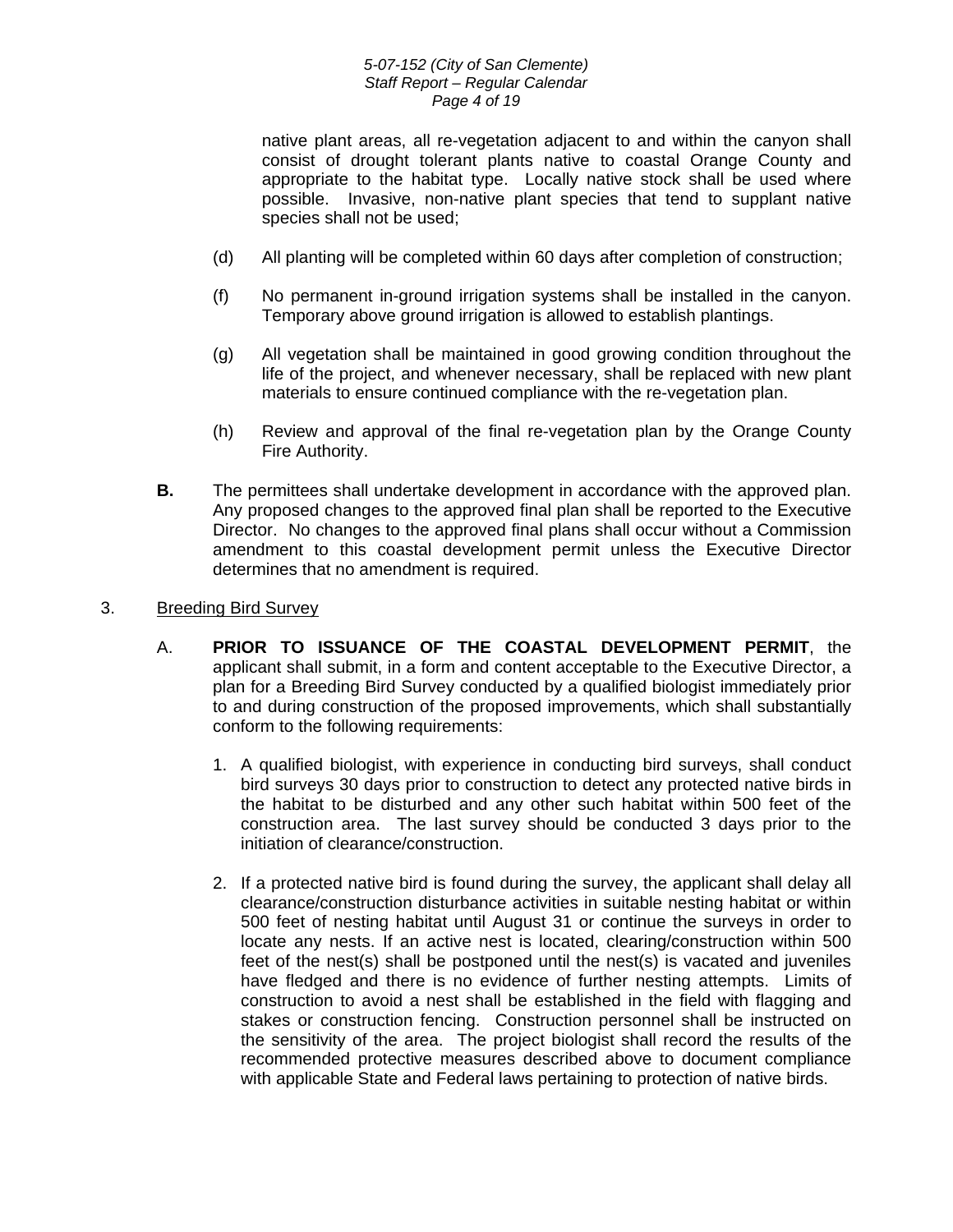- 3. In addition, a qualified biologist shall conduct a site survey for any active raptor nests two weeks prior to any construction. If an active raptor nest(s) is located, then no construction work shall be conducted within a 500 foot radius from the nest until the young have fledged and are independent of the adults.
- **B.** The permittees shall undertake development in accordance with the approved plan. Any proposed changes to the approved final plan shall be reported to the Executive Director. No changes to the approved final plans shall occur without a Commission amendment to this coastal development permit unless the Executive Director determines that no amendment is required.

## 4. Storage of Construction Materials, Mechanized Equipment and Removal of Construction Debris

The permittee shall comply with the following construction-related requirements:

- (a) No construction materials, debris, or waste shall be placed or stored where it may enter the storm drain system leading to the Pacific Ocean;
- (b) Any and all debris resulting from construction activities shall be removed from the project site within 24 hours of completion of the project; debris shall be disposed of outside the coastal zone, as proposed by the applicant.
- (c) Erosion control/sedimentation Best Management Practices (BMP's) shall be used to control sedimentation impacts to coastal waters during construction. BMPs shall include, but are not limited to: placement of sand bags around drainage inlets to prevent runoff/sediment transport into the storm drain system and a pre-construction meeting to review procedural and BMP guidelines.

# **IV. FINDINGS AND DECLARATIONS:**

The Commission hereby finds and declares:

## **A. Project Description and Location**

Surface water collected on the 200 block of West Marquita in the City of San Clemente, Orange County (Exhibits 1 & 2) flows into a currently deficient storm drain through a catch basin on the south side of the street and continues approximately 150 feet to join a larger underground Orange County storm channel at the bottom of Marquita Canyon. The storm drain pipe alignment is within a residential subdivision at 211 and 215 West Marquita on the south side and within the right-ofway of West Marquita then continues southerly across the residential lots between the two residential buildings and descends down into Marquita Canyon (aka Palizada Canyon in the City of San Clemente Certified Land Use Plan). The site transitions from relatively flat lots on the canyon top to steeply sloping terrain (between 1:1 or steeper) descending down to the bottom of Marquita Canyon. The City has designated all coastal canyons, including the Marquita/Palizada Canyon as environmentally sensitive habitat areas (ESHA), as depicted in Exhibit 3. Surrounding development consists of a mix of single-family and multiple-family residential residences. 211 (23 units) and 215 West Marquita (3 units) are immediately east and west of the storm drain pipe.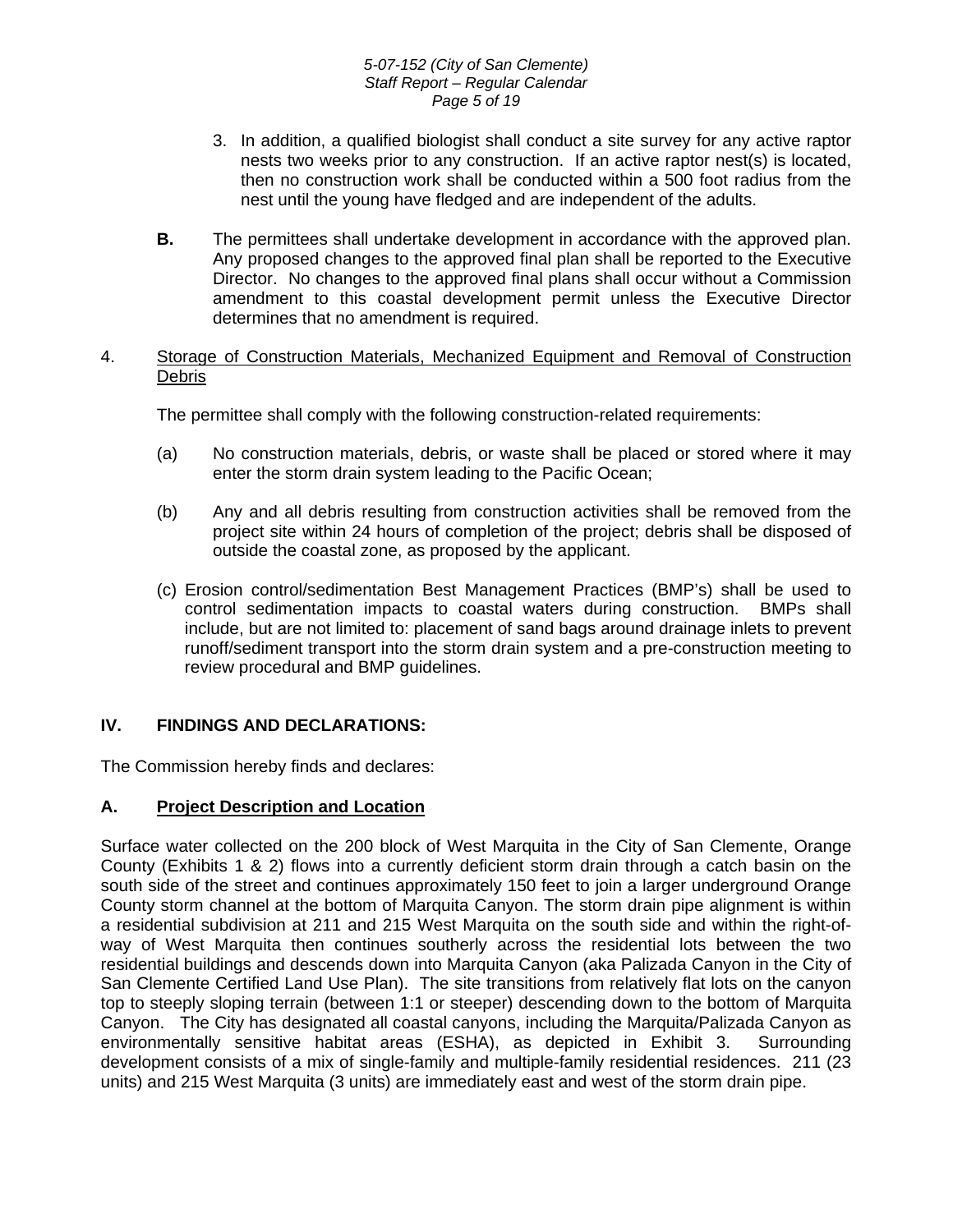#### *5-07-152 (City of San Clemente) Staff Report – Regular Calendar Page 6 of 19*

The City of San Clemente proposes to replace in its entirely the existing 12" diameter corrugated metal storm drain that is corroded and crushed beyond the ability to rehabilitate with a new 12" diameter High Density Polyethylene (HDPE) pipeline to extend approximately 85 feet from the catch basin at the curb of West Marquita to a junction manhole on the top of the canyon slope then descend to the bottom of Marquita Canyon and finally connect to the underground County of Orange Marquita Storm Channel. Approximately 5-10 feet of existing pipe will be removed to connect to the existing junction manhole at the top of the slope. The remainder of the storm drain will be slurry filled and abandoned in place to avoid undermining the existing building foundation. Approximately 18 cubic yards of cut for trenching is proposed, the same material will be used for fill and slope resurfacing. Areas within the canyon bottom and slope disturbed by construction activities will be re-vegetated. The proposed project does not qualify for an exemption from permit requirements for repair and maintenance activities due to its location within a coastal canyon.

# **B. HABITAT**

The City has designated all coastal canyons, including the Marquita/Palizada Canyon as environmentally sensitive habitat areas (ESHA) as coastal canyons act as open space and are potential wildlife habitat, as well as potential corridors for native fauna. However, decreases in the amount of native vegetation due to displacement by non-native vegetation have resulted in cumulative adverse impacts upon the habitat value of the canyons. As such, the quality of canyon habitat must be assessed on a site-by-site basis. The canyon portion that is part of the 211 and 215 West Marquita property lots is degraded due to the presence of non-native plant species. Within the canyon, the site is dominated by non-native plant and grass species with intermixed native big saltbush, lemonade berry and toyon. No portion of the site contains resources that rise to the level of ESHA.

Marquita Canyon has been modified to the point that the drainage channel once present in the canyon bottom no longer has a defined bed and bank within the project area. A stream flow that may have once flowed down the canyon is now collected in the underground Marquita Storm Drain Channel beneath the floor of the canyon. Linda Lane Park, a City maintained park with grass fields and picnic benches is located within Marquita Canyon at its western end. Wildlife species such as coyotes, skunks, raccoons, and opossums may use the canyon areas for movement, but the project site is not likely to be considered a significant wildlife movement corridor on a regional basis and the proposed project will not impact the migration of wildlife species. The proposed project has the potential to impede localized movement of migratory birds during the construction period.To further ensure the protection of potential canyon habitat, **Special Condition (3)** requires a nesting bird survey plan prior to the commencement of construction.

As the San Clemente certified LUP advocates the preservation of native vegetation and discourages the introduction of non-native vegetation in coastal canyons, to improve the habitat value of the canyon and to prevent potential erosion, the applicant will be required to submit a revegetation plan demonstrating that only plant species native to coastal Orange County and appropriate to the habitat type will be used in their restoration efforts on the canyon slope and canyon bottom. Local native stock should be used if possible. Plants in the re-vegetation plan should be drought tolerant to minimize the use of water. Existing non-native plants located within the backyards of the residences that are outside of the canyon and not disturbed by the proposed development may be retained.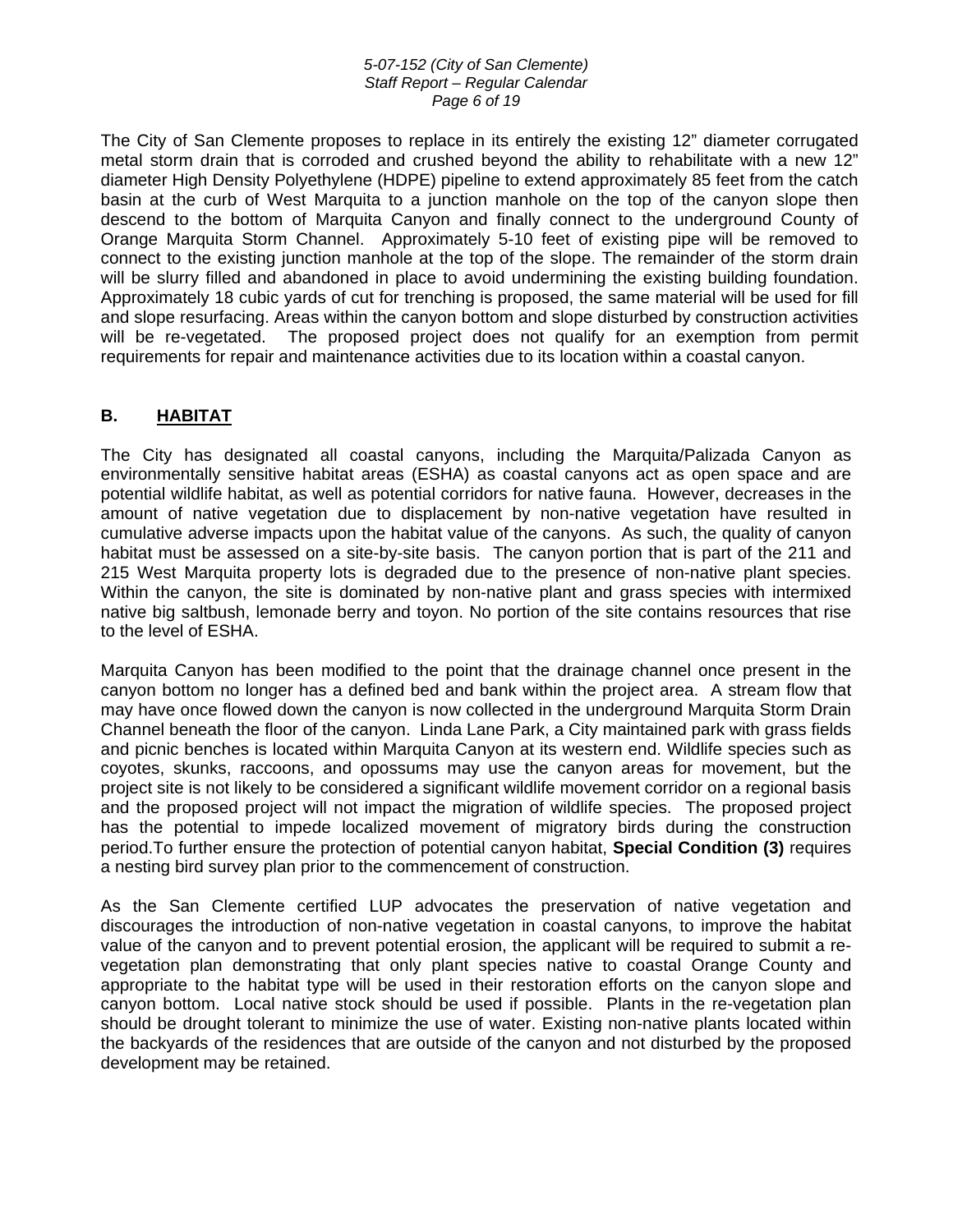#### *5-07-152 (City of San Clemente) Staff Report – Regular Calendar Page 7 of 19*

The placement of vegetation that is considered to be invasive which could supplant native vegetation should not be allowed. Invasive plants have the potential to overcome native plants and spread quickly. Invasive plants are generally those identified by the California Invasive Plant Council (http://www.cal-ipc.org/) and California Native Plant Society (www.CNPS.org) in their publications. Additionally, as the project is located in a canyon, the final landscaping plans must be submitted to the Orange County Fire Authority (OCFA) for their review and approval. **Special Condition (2)** specifies the re-vegetation requirements.

Therefore, the Commission finds that the project, as conditioned, conforms to Section 30240 of the Coastal Act.

# **C. DEVELOPMENT**

Development on slopes such as those found on canyons is inherently dangerous. To minimize risks to life and property the development has been conditioned to: require conformance with geotechnical recommendations and for a re-vegetation plan to ensure further slope stability.

Lawson & Associates Geotechnical Consulting, Inc. (LGC) conducted a visual observation and probing to determine existing site conditions and found evident slope scour within the descending backyard slope at 211 West Marquita that appears to be the result of water escaping from the highly deteriorated storm drain and concluded that the immediate replacement of the storm drain pipe and related slope re-surfacing will prevent further scouring. LGC recommends using the trenching spoils from the project to refill the slope; no new fill material is deemed necessary. The project requires approximately 18 cubic yards of grading for trenching activities and slope re-fill.

The City would normally pursue this type of project through its regular engineering and bid process that would include detailed project plans. However, the City was only recently made aware of the severely degraded condition of the existing storm drain pipe. The City is requesting expedited consideration of this project in an effort to complete the work prior to the upcoming winter rainy season. The City has provided preliminary plans as the exact placement of the pipeline will be field engineered. Upon storm drain completion, the City will produce as-built plans based on survey work during the construction and provide those to the Commission. The new line will be installed to "best fit" the canyon slope avoiding the removal of existing trees and roots and provide a minimum of three feet vertical cover to the storm drain.

The property owners at 211 and 215 West Marquita are co-applicants on the coastal development permit application with the City of San Clemente and have additionally agreed with the City to dedicate additional easements for the final placement of the storm drain based on the final as-built plans.

Due to access constraints from the street side of the property, construction access will be from Linda Lane Park through Marquita Canyon to the rear slope of the property via City easements. **Special Condition (1)** requires the applicant produce final design and construction plans, including but not limited to slope re-fill in substantial conformance with the preliminary plans and consistent with all recommendations from Lawson & Associates Geotechnical Consulting, Inc. in correspondence dated April 19, 2007 and May 17, 2007 and supplementary recommendations from on-site qualified soil and geotechnical professionals that are within the scope of the written recommendations.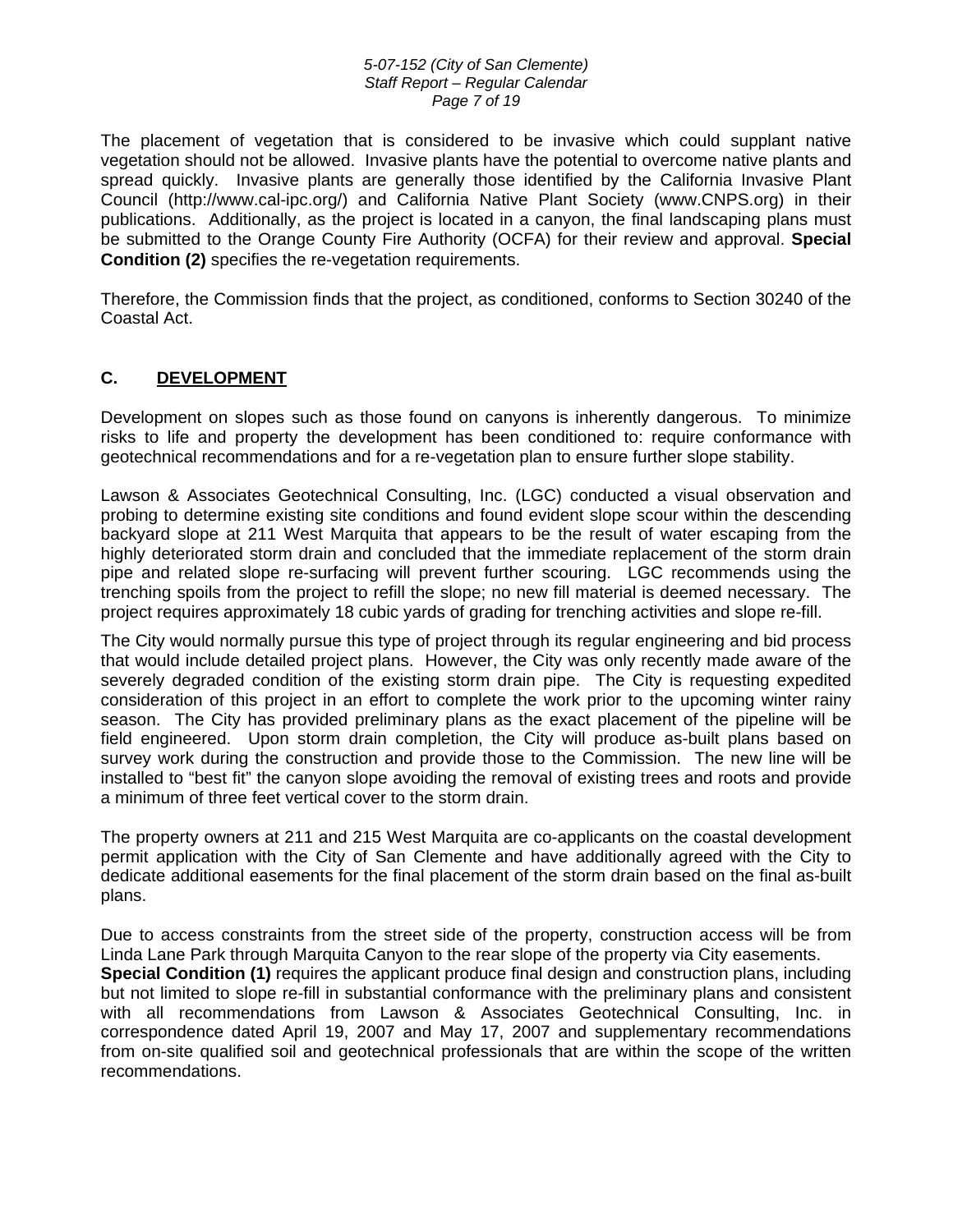#### *5-07-152 (City of San Clemente) Staff Report – Regular Calendar Page 8 of 19*

As conditioned, the Commission finds that the development conforms to the requirements of Section 30253 regarding the minimization of adverse impacts of development in hazardous locations and Section 30254 regarding public works facilities.

# **D. WATER QUALITY**

The property is approximately 1,200 feet from the Pacific Ocean. The condition of the eroded slope and exposure of the buried and unconnected inlet into the Orange County Floor Control District Marquita Channel at the bottom of Marquita Canyon is contributing sediment to the lower canyon reaches and Pacific Ocean. Sediment can be detrimental to marine life as it increases turbidity of the receiving waters. Sediment particles also transport pollutants that attach to their surfaces including hydrocarbons and nutrients.

The geotechnical investigation concluded the immediate replacement of the storm drain pipe and related slope restoration will prevent further slope scouring and thereby prevent further sediment loss to the lower canyon reaches and ultimately the Pacific Ocean. Additionally, expediting the project in an effort to complete the work prior to the upcoming winter rainy season will further avoid impact to the quality of coastal waters due to the deteriorated storm drain conditions.

**Special Condition (4)** requires the applicant implement best management practices (BMPs) designed to minimize erosion and prevent debris from entering the storm drain system during excavation and project construction thereby minimizing the effect of construction on the marine environment. As such, no new structural BMPs are proposed as part of this project. After construction, the applicant will be required to restore the site and re-vegetate any disturbed areas.

Therefore, the Commission finds that the proposed development, as conditioned, conforms with Sections 30230 and 30231 of the Coastal Act regarding the protection of water quality to promote the biological productivity of coastal waters and to protect human health.

# **E. PUBLIC ACCESS**

The project site is located approximately 1,200 feet from the beach. Public access to the beach is available at Linda Lane Park to the southwest. The subject site is located in a residential neighborhood that can be used for access but isn't identified as a primary access route to the beach in the City's certified Land Use Plan. Therefore, construction of the proposed project will not adversely affect the public's ability to access the coast and/or to use the coast and nearby recreational facilities. As proposed, the development conforms to Sections 30210 through 30214, Sections 30220 through 30224, and 30252 of the Coastal Act.

# **F. LOCAL COASTAL PROGRAM**

The Commission certified the Land Use Plan for the City of San Clemente on May 11, 1988, and certified an amendment approved in October 1995. On April 10, 1998, the Commission certified with suggested modifications the Implementation Plan portion of the Local Coastal Program. The suggested modifications expired on October 10, 1998. The City re-submitted on June 3, 1999, but withdrew the submittal on October 5, 2000. As conditioned, the proposed development is consistent with Chapter 3 of the Coastal Act and with the certified Land Use Plan for the area.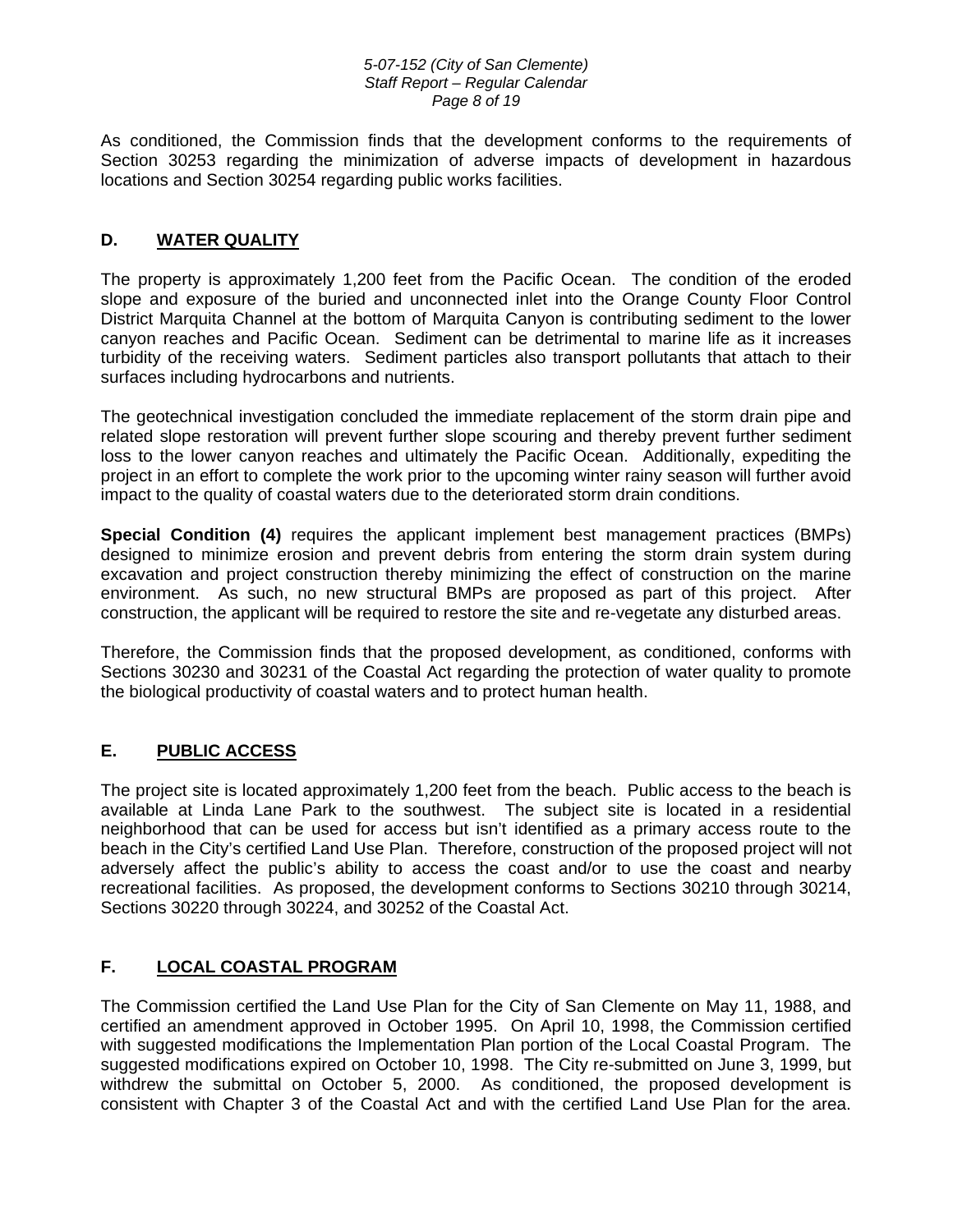#### *5-07-152 (City of San Clemente) Staff Report – Regular Calendar Page 9 of 19*

Approval of the project, as conditioned, will not prejudice the ability of the local government to prepare a Local Coastal Program that is in conformity with the provisions of Chapter 3.

# **G. CALIFORNIA ENVIRONMENTAL QUALITY ACT**

Section 13096 of the Commission's regulations requires Commission approval of Coastal Development Permit applications to be supported by a finding showing the application, as conditioned by any conditions of approval, to be consistent with any applicable requirements of the California Environmental Quality Act (CEQA). Section 21080.5(d)(2)(A) of CEQA prohibits a proposed development from being approved if there are feasible alternatives or feasible mitigation measures available which would substantially lessen any significant adverse effect which the activity may have on the environment.

The City of San Clemente Planning Division is the lead agency for California Environmental Quality Act (CEQA) purposes. On March 21, 2007, the City deemed the proposed project Categorically Exempt pursuant to CEQA Guidelines Section 15301 and 15302 as the project consists of work conducted to existing public works facilities. Mitigation measures were not required with approval of this CEQA document. The Coastal Commission adopts additional mitigation measures, found below, to ensure that the proposed project will conform with the requirements of the Coastal Act.

The proposed replacement of existing public works infrastructure is located in a coastal canyon of an urban area. The infrastructure is necessary to serve the surrounding residential development. As conditioned, the proposed project is consistent with the water quality and habitat protective policies of the Coastal Act. Mitigation measures include: special conditions related to submittal of landscape plans, a nesting bird survey and requiring construction-related best management practices (BMPs).

As conditioned, there are no feasible alternatives or additional feasible mitigation measures available which would substantially lessen any significant adverse effect, which the activity may have on the environment. Therefore, the Commission finds that the proposed project, as conditioned to mitigate the identified impacts, is the least environmentally damaging feasible alternative and can be found consistent with the requirements of the Coastal Act to conform to CEQA.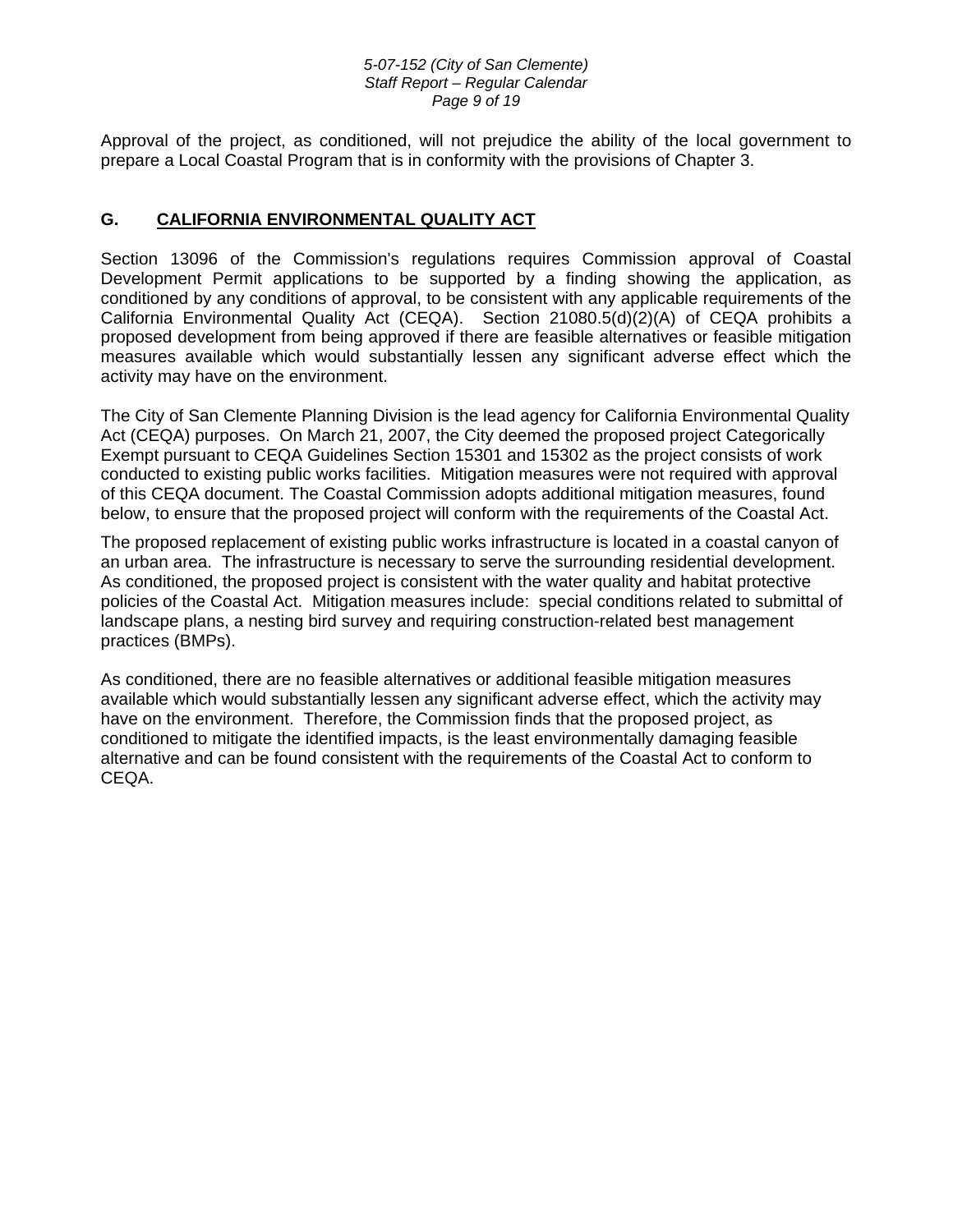#### *5-07-152 (City of San Clemente) Staff Report – Regular Calendar Page 10 of 19*

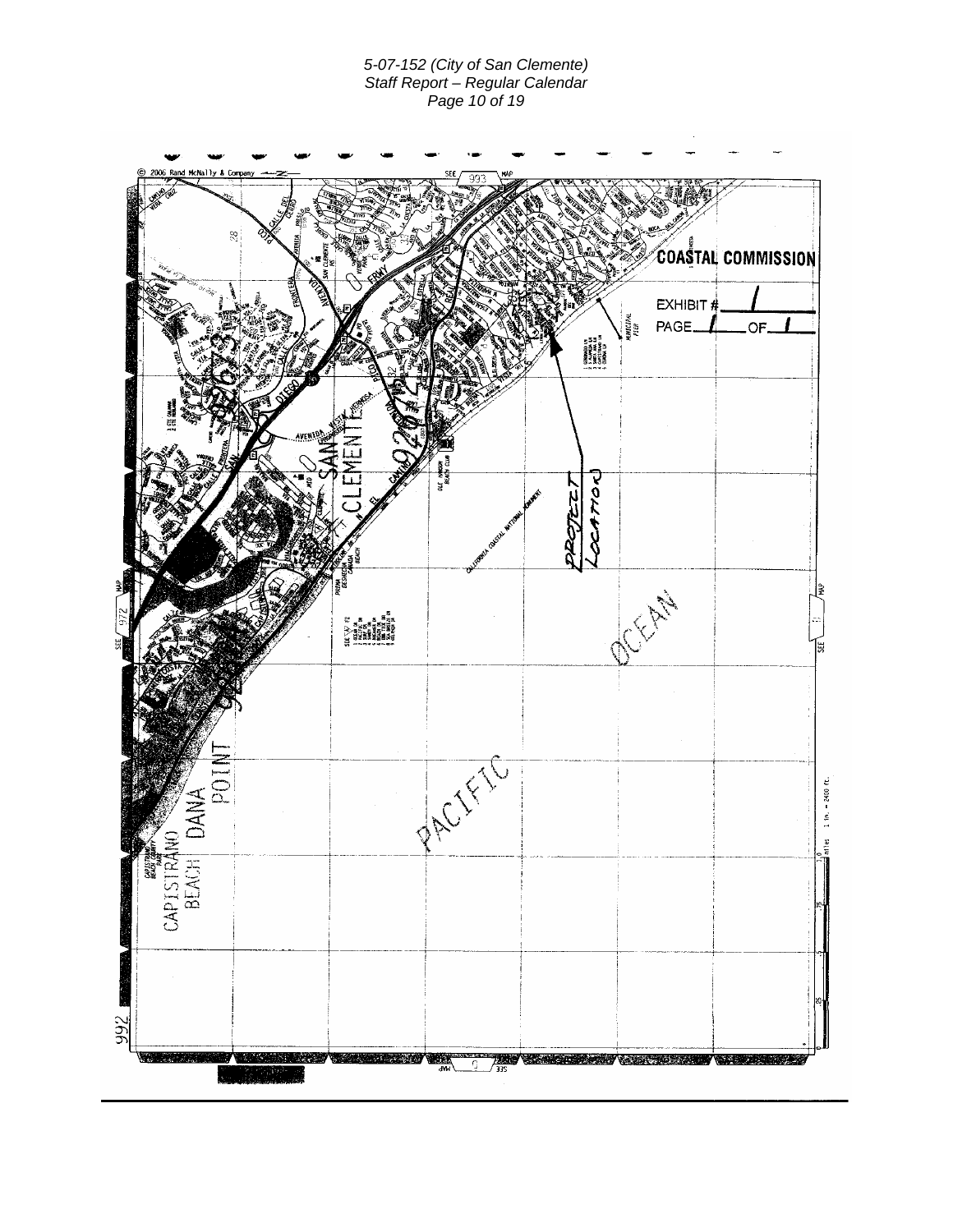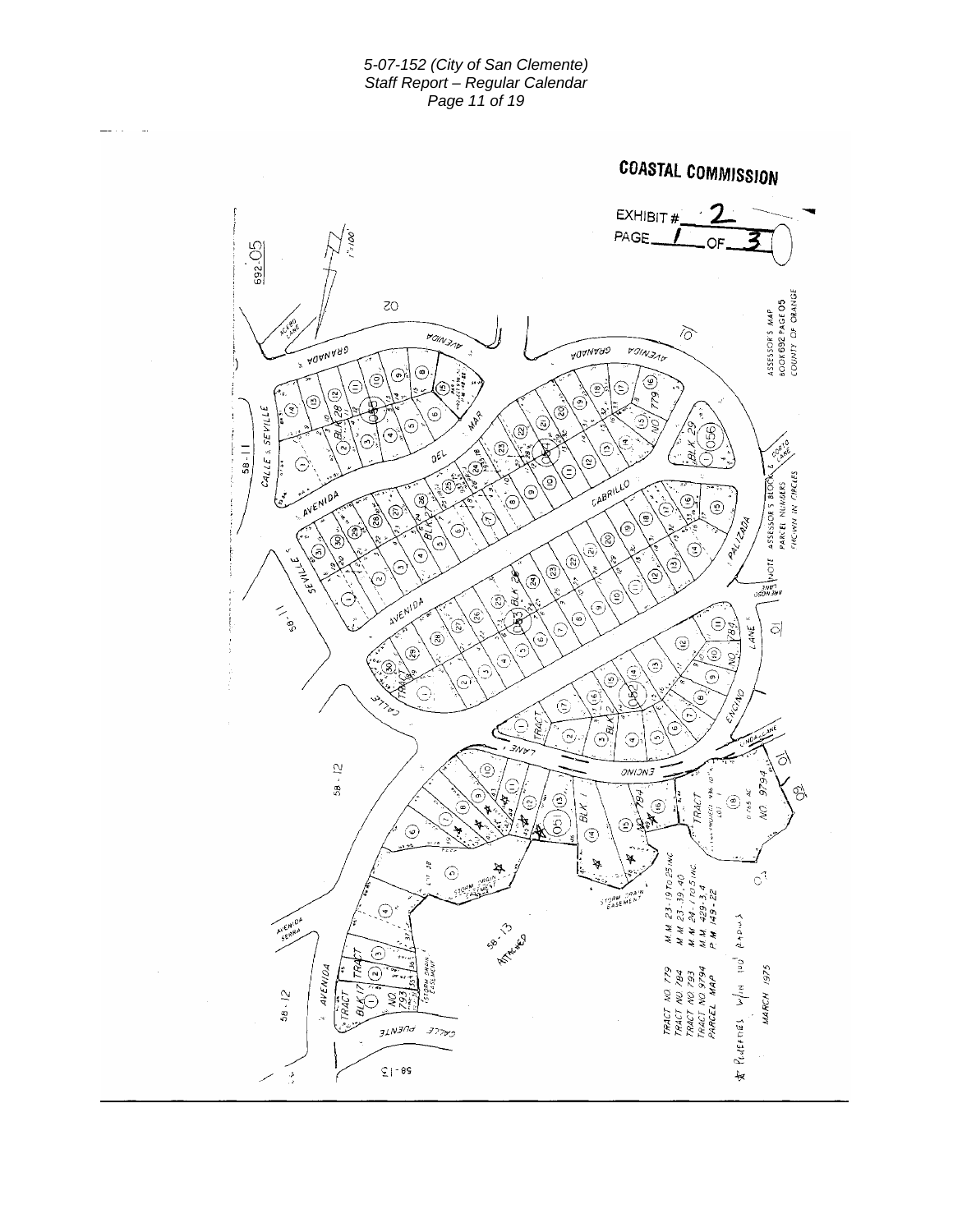*5-07-152 (City of San Clemente) Staff Report – Regular Calendar Page 12 of 19* 

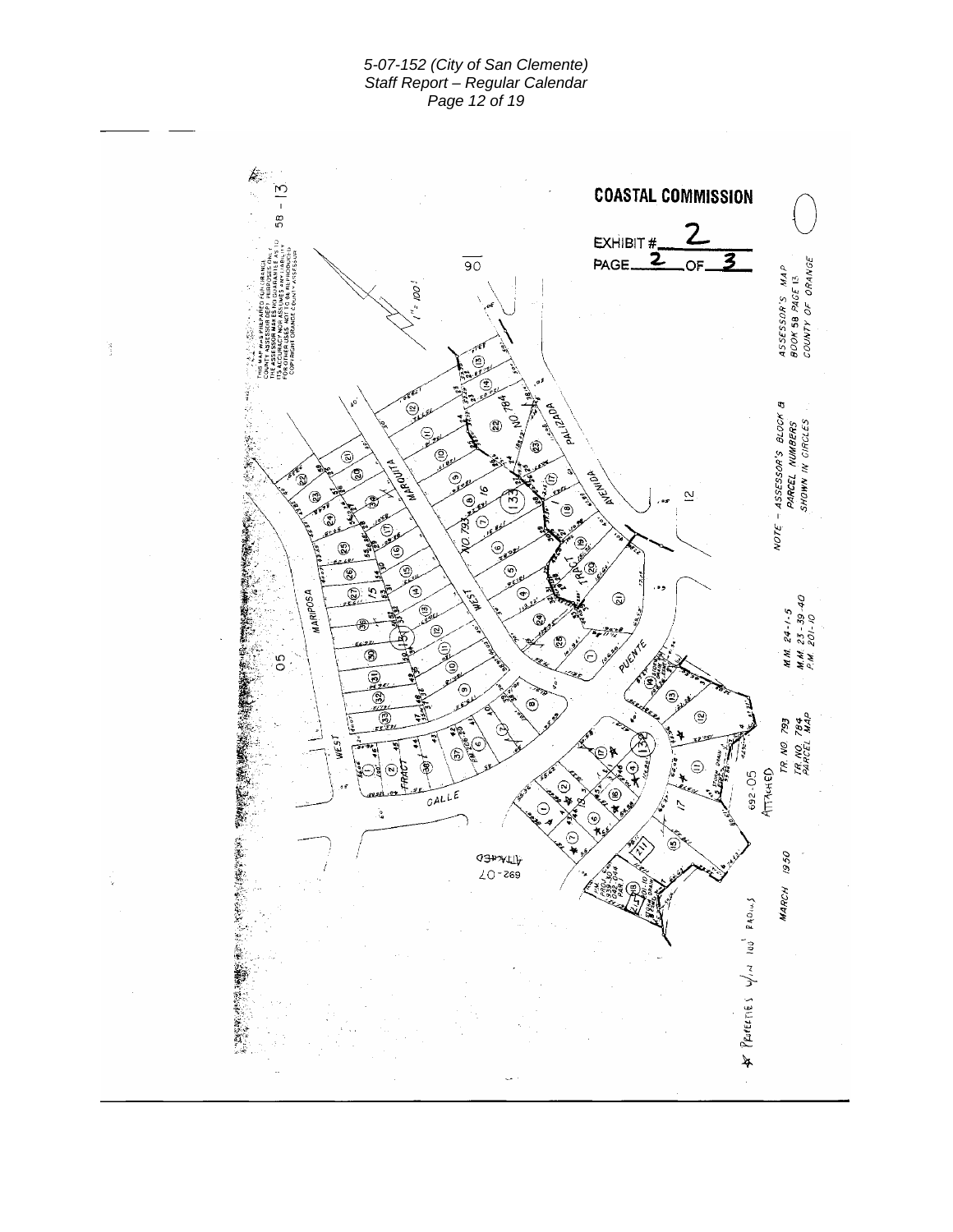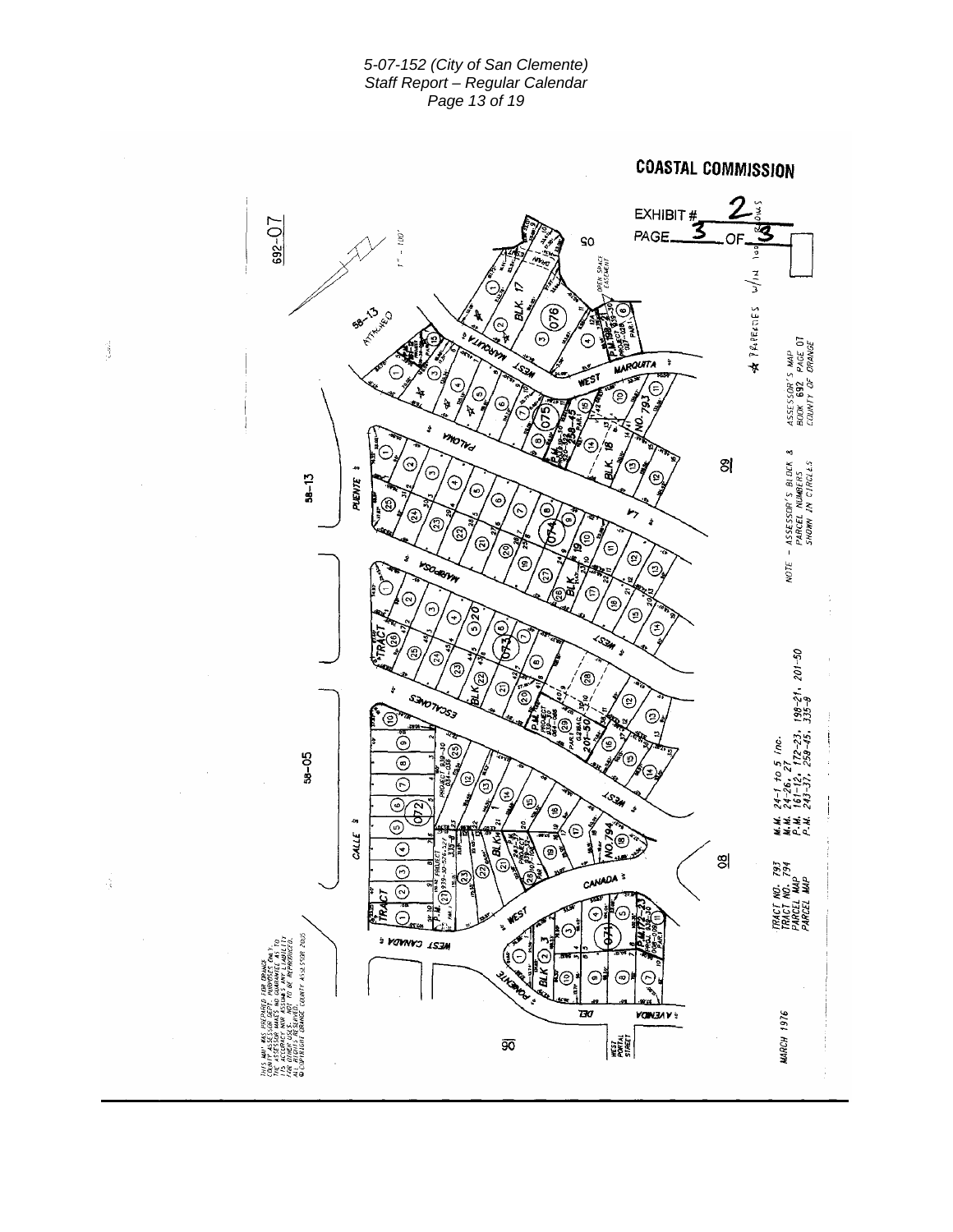### *5-07-152 (City of San Clemente) Staff Report – Regular Calendar Page 14 of 19*

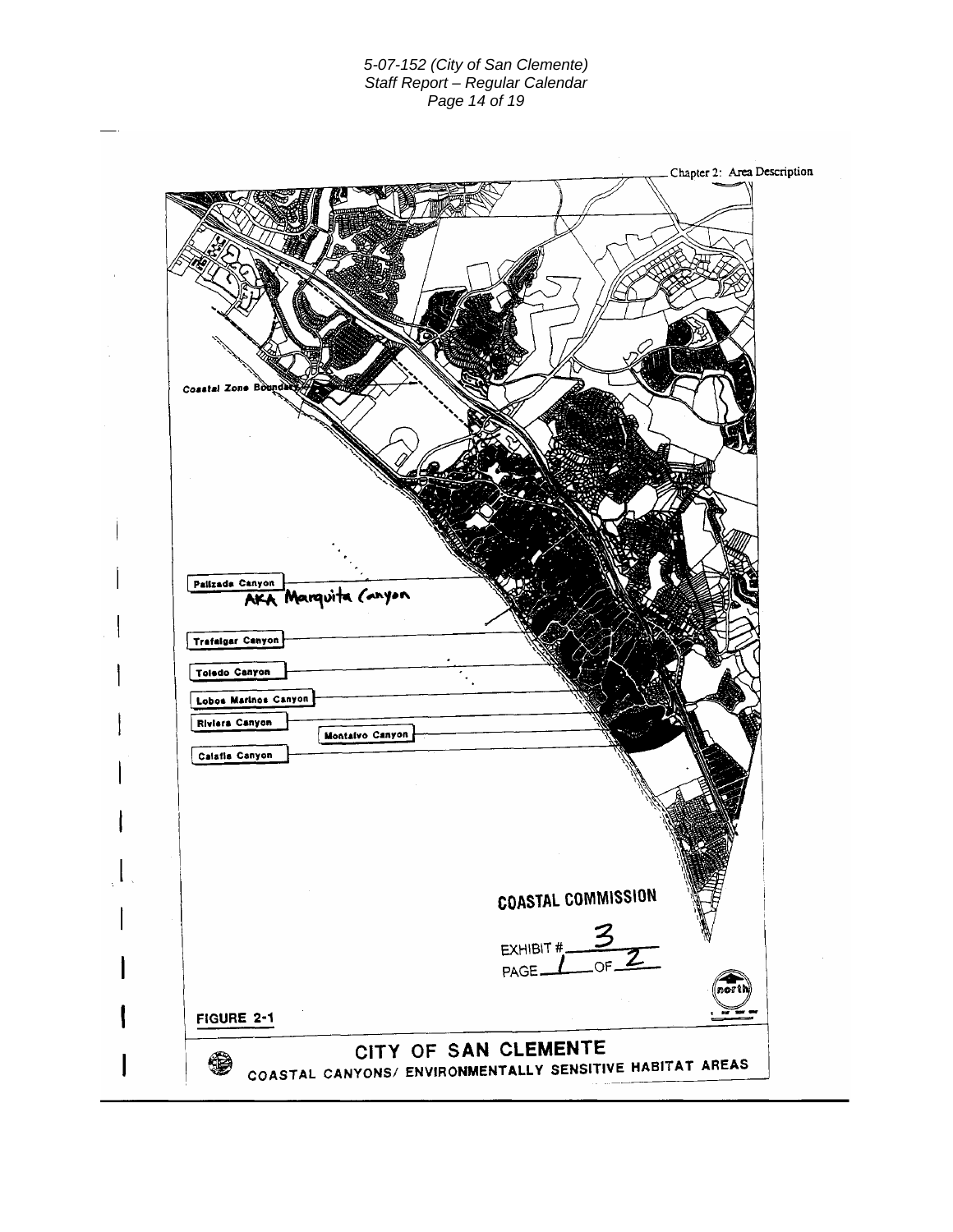### *5-07-152 (City of San Clemente) Staff Report – Regular Calendar Page 15 of 19*

| Coastal Zone Boundal            |                                                                                                                                         |                                               |                                                                                                                 |                              |
|---------------------------------|-----------------------------------------------------------------------------------------------------------------------------------------|-----------------------------------------------|-----------------------------------------------------------------------------------------------------------------|------------------------------|
|                                 |                                                                                                                                         |                                               |                                                                                                                 |                              |
| $\mathbf{2}$<br>3               |                                                                                                                                         |                                               |                                                                                                                 |                              |
| 4<br>5<br>6                     |                                                                                                                                         |                                               |                                                                                                                 |                              |
| 7<br>8<br>9                     |                                                                                                                                         |                                               |                                                                                                                 |                              |
| 10                              |                                                                                                                                         |                                               |                                                                                                                 |                              |
| $12\phantom{.0}$<br>(13         |                                                                                                                                         |                                               |                                                                                                                 |                              |
| 14<br>$\overline{15}$           |                                                                                                                                         |                                               |                                                                                                                 |                              |
| $^{[16]}$                       |                                                                                                                                         |                                               |                                                                                                                 |                              |
| 17                              |                                                                                                                                         |                                               |                                                                                                                 |                              |
| 18                              | Primary Access                                                                                                                          | Secondary Access<br>10                        | T-STREET<br>- BOCA DEL CANON                                                                                    |                              |
| ESTRELLA-NORTH<br>PCO-PAUZADA   | POCI€<br>- CAPISTRANO SHORES<br>-2<br>$-3 -$ NORTH BEACH<br>$-4 - CAE COURT$<br>$-5 - EL PORTAL$<br>- MARPOSA<br>$-7 -$ LINDA LANE PARK | n<br>PRESIDIO-CENTRAL<br>CALAFIA-SOUTH-       | 12 - LOST WINDS<br>-- 13 - FMERA<br>$4 - MOMTALVO$<br><b>15 - AVE CALAFIA</b><br>- 16 - SAN CLEMENTE STATE PARK | <b>COASTAL COMMISSION</b>    |
| PRESIDIO-CENTRAL-<br>FIGURE 2-5 | - 8 - CORTO LANE<br>- 9 - MUNICIPAL PIER                                                                                                |                                               | $-7 - AVE$ DE LAS PALMERAS<br>$-8 - CAILE$ ARANA                                                                | EXHIBIT #<br>PAGE $2$ of $2$ |
|                                 |                                                                                                                                         | CITY OF SAN CLEMENTE<br>COASTAL ACCESS POINTS |                                                                                                                 | ÷                            |
|                                 |                                                                                                                                         |                                               |                                                                                                                 |                              |
|                                 |                                                                                                                                         |                                               |                                                                                                                 |                              |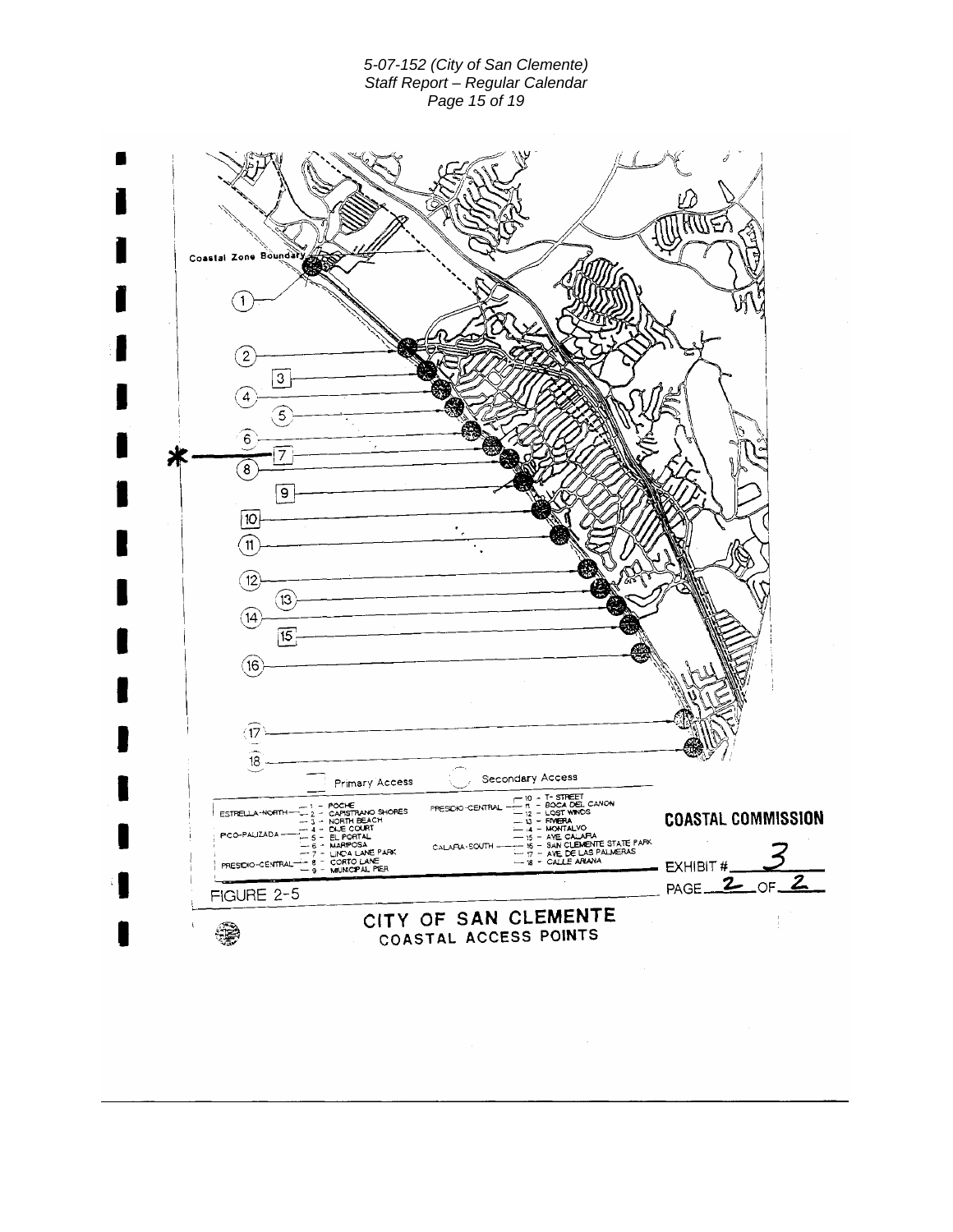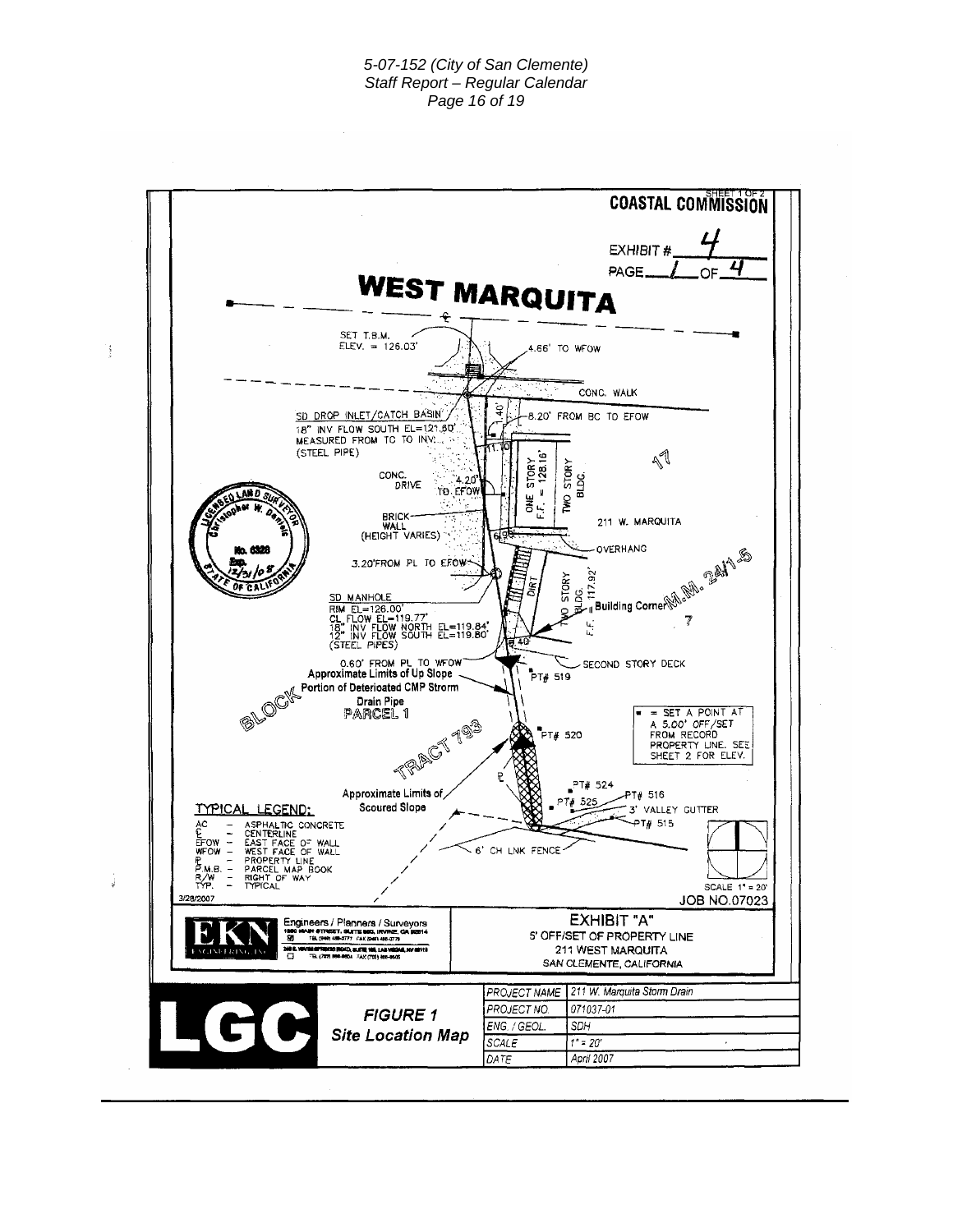### *5-07-152 (City of San Clemente) Staff Report – Regular Calendar Page 17 of 19*

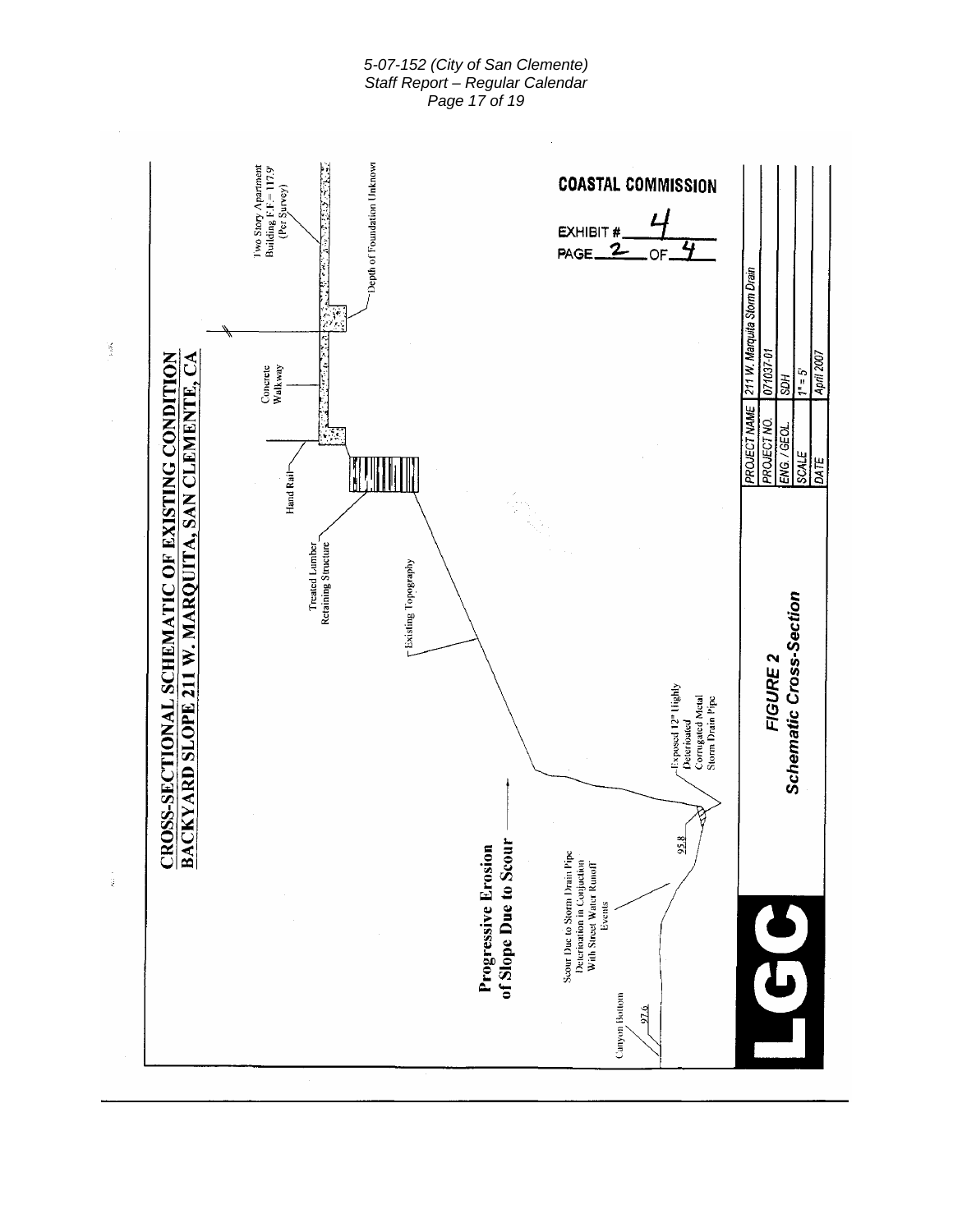*5-07-152 (City of San Clemente) Staff Report – Regular Calendar Page 18 of 19*